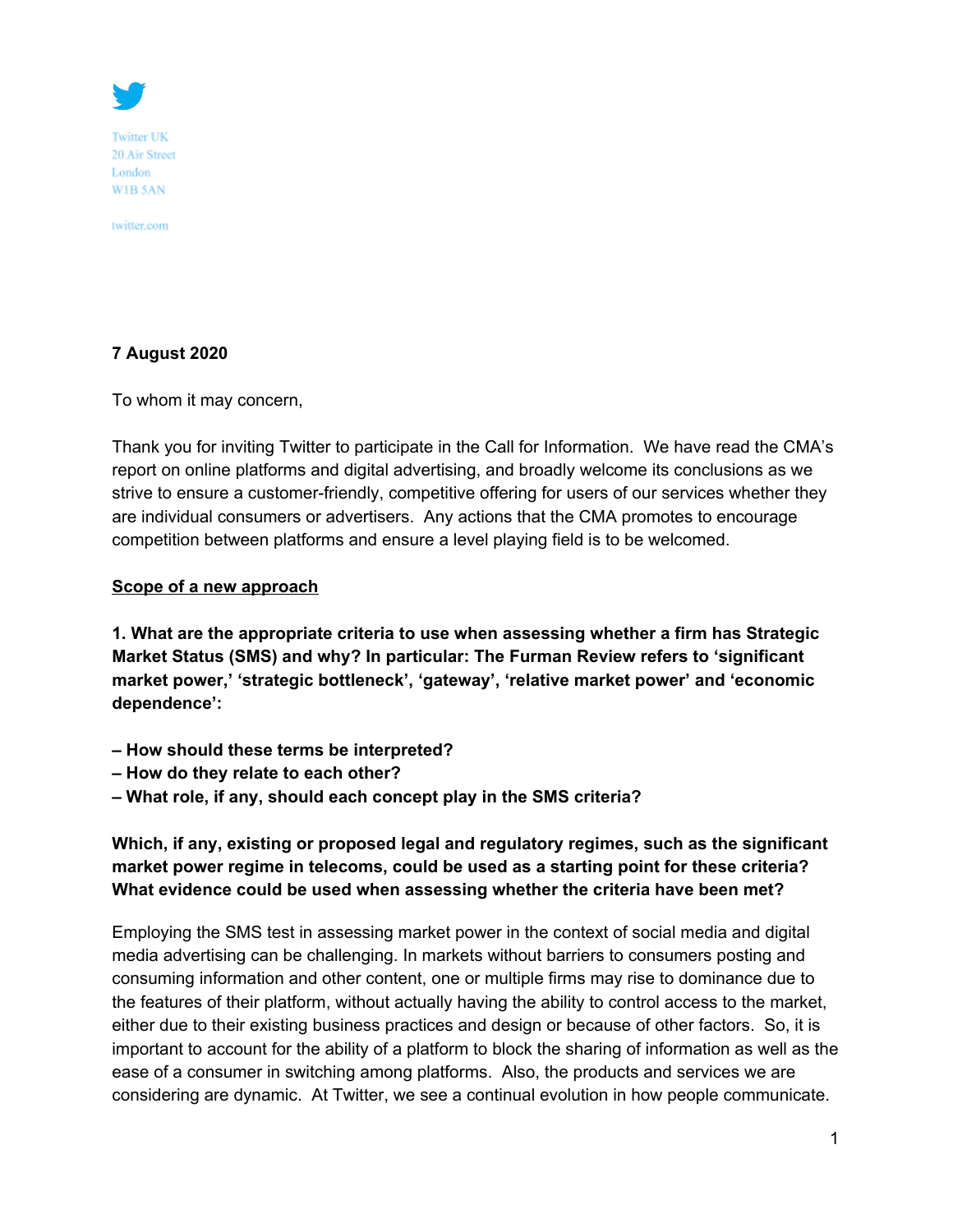There is constant innovation and firms must have flexibility to continue to innovate or the platform will stagnate. Consumers are not better off if rules as to a firm's SMS inhibit product innovation, whether organically developed or obtained through third parties (e.g., licensing, joint ventures, acquisition). Ex ante rule-setting can be especially problematic in markets that are marked by creativity and constant tinkering. Such rule-making has the potential to block out change that can create new value for consumers and break down entrenched platforms and business models. It is more important to assess conduct that is exclusionary because this conduct has the potential to prevent a consumer from freely sharing digital content.

In fast-moving markets such as social media platforms and digital advertising, it will be important that any criteria for identifying SMS are flexible enough to apply to platforms that have the market power to act in ways that potentially harm competition, as well as being clear so that market participants know what features or criteria are relevant. It may be necessary to give the DMU flexibility to change or adapt the criteria it uses to identify firms with SMS.

It may also be appropriate for SMS to be determined on the basis of a combination or variety of criteria, e.g. when a firm has either "significant market power" or "relative market power." The potential criteria listed in the question do not have to be mutually exclusive. There is, in fact, no reason why all of the criteria listed could not be used as the basis on which SMS could be determined.

In dynamic markets, one indicator of SMS may be the progression of market share. For example, if an undertaking with more than 50% market share has seen its share reduce over two consecutive years that might suggest a firm does not have SMS. In such a scenario a firm may have SMS, then cease to have it and then re-acquire it if its market share remains the same or grows over a two-year period.

In terms of the appropriate criteria to use when assessing whether a firm has Strategic Market Status (SMS), the key point is to ensure (i) they are objective and transparent; and (ii) based on conduct that has exclusionary or anticompetitive effects.

# **2. What implications should follow when a firm is designated as having SMS? For example:**

- **Should a SMS designation enable remedies beyond a code of conduct to be deployed?**
- **Should SMS status apply to the corporate group as a whole?**

**• Should the implications of SMS status be confined to a subset of a firm's activities (in line with the market study's recommendation regarding core and adjacent markets)?**

It is challenging to develop remedy rules ex ante for a finding of SMS. A firm that is using its dominance in ways that harm competition is likely doing so through specific conduct. That conduct can vary widely. An effective remedy should be tailored to fit that specific conduct. It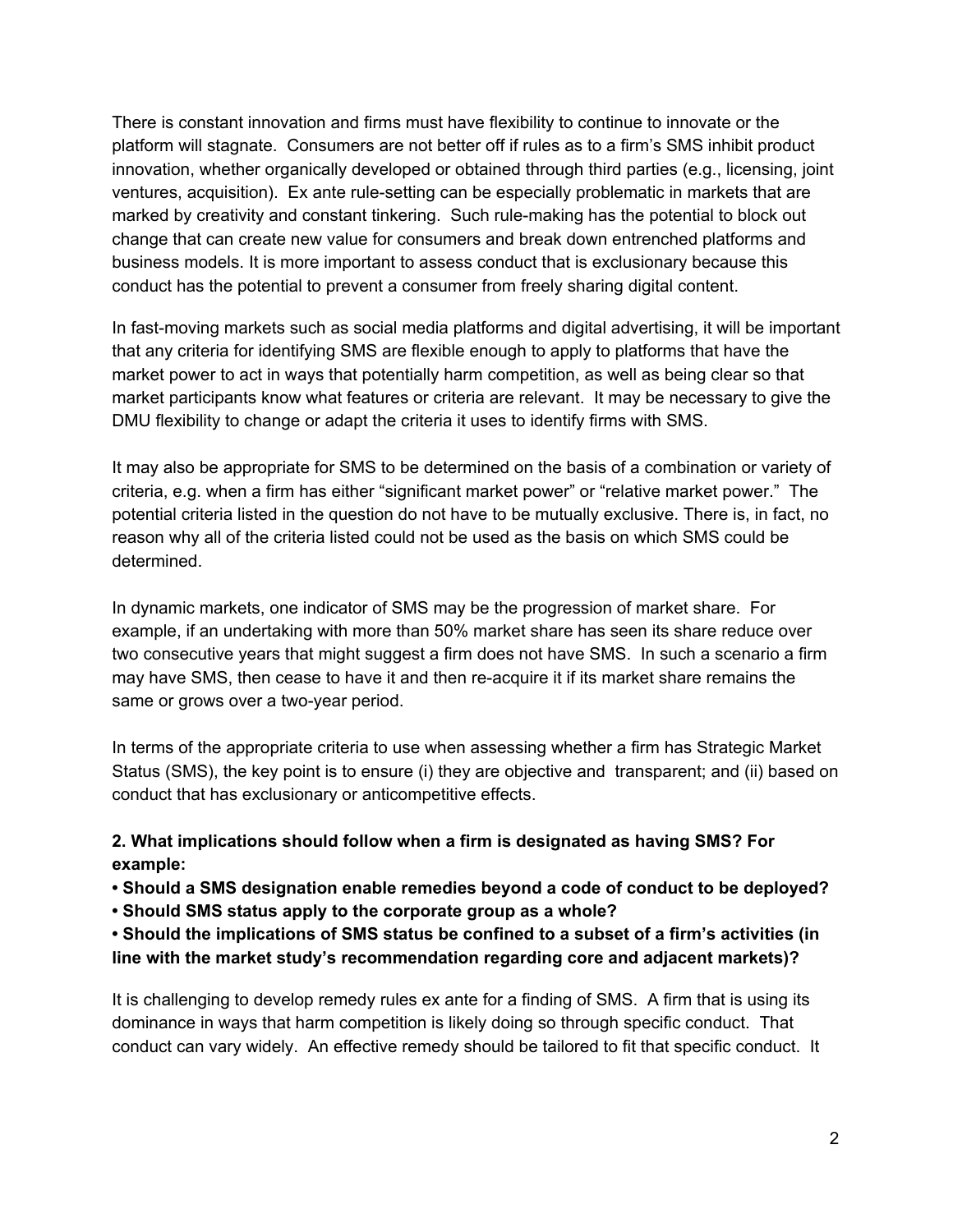may be, for example, that the acquiring firm should not be permitted to make an acquisition without commitments as to ensuring open access to the to-be-acquired firm's products.

Twitter considers that where a firm is identified as having SMS the implications of that status should be limited to the firm's areas of activity in which it has SMS. It would be disproportionate, and could stifle innovation, if any restrictions on conduct were extended to all areas of the firm's activities. In some instances, the remedy may require putting restrictions on the firm's areas of activity that have SMS from other aspects of its business (e.g. operational and/or accounting separation) to ensure the firm does not distort competition in other areas (e.g. through cross-subsidization of its other activities). In particular, additional rules on sharing customer data within the firm could be imposed preventing personal and other data collected by the area(s) of the firm with SMS being transferred to/used by other areas of the firm (even if consumers explicitly consented).

**3. What should be the scope of a new pro-competition approach, in terms of the activities covered? In particular:**

**• What are the criteria that should define which activities fall within the remit of this regime?**

**We are also interested in views on the proposals made by Australia, Germany and the Benelux countries or the proposals made by the European Commission.**

**• Views on the solution outlined by the Furman Review (paragraph 2.13) are welcome.**

The approach adopted needs to balance the perceived need to have tools to address possible issues in digital markets with ensuring the system does not disincentivize innovation and stifle competition. The new regime could have unintended consequences and must be carefully calibrated.

We are currently studying the Commission's proposals for a "new competition tool." However, our current view is that the existing framework is the most effective way to ensure the proper balance between maintaining/promoting competition and encouraging investment and innovation which drives competition. The proposal to introduce the ex-ante regulation of digital platforms should only be a matter of last resort where, as in the U.K., a detailed market investigation and analysis has identified systemic problems arising from the existence of SMS.

Whatever the scope of the approach adopted, it needs to be clear so parties can assess if they are covered by it. Ultimately, the focus should be on whether the activities in question are exclusionary in nature, with some balancing of the benefits to consumers. A part of that analysis should not simply be a net balancing of the positive and negative effects on competition, but also the relevance of the challenged activities to the achievement of those benefits. Do the activities (e.g. restrictions on open access, portability of a user's data, etc.), facilitate the development of new products or services or are they pretextual? Similarly, has the necessity of the restriction passed, or is it still vital to make the benefit possible? It may be, for example, that a restriction is justified by the need to protect a nascent product and that this is no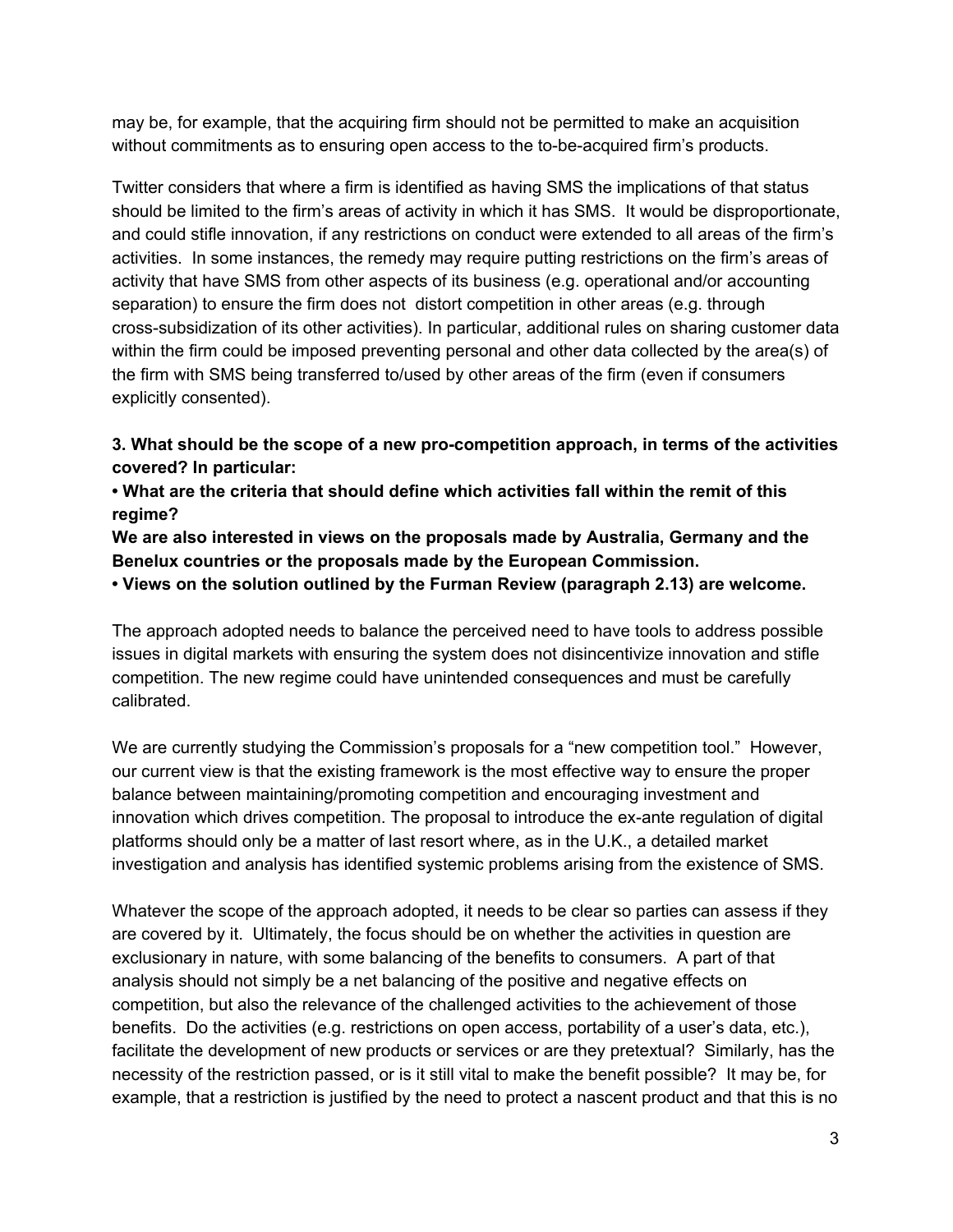longer the case as it scales up and becomes widely adopted. Likewise, it should be more difficult for a mature platform with SMS status to justify making exclusionary changes to a smaller acquired firm for the purported purpose of integrating with its dominant platform.

# **4. What future developments in digital technology or markets are most relevant for the Taskforce's work? Can you provide evidence as to the possible implications of the COVID-19 pandemic for digital markets both in the short and long term?**

The impact of Covid-19 on all sectors in the U.K. has been well-documented, including digital advertising. When companies are forced to cut advertising spend, smaller firms are usually hit the hardest. As the Culture Secretary moves to develop and launch a comprehensive digital strategy, it will be important to ensure that the cumulative effects of Covid-19, Brexit, the Digital Services Tax, the ICO's Age Appropriate Design Code and the Online Harms Bill do not further entrench monopolies. The largest market actors often have the deepest pockets to monitor and comply with additional regulatory burdens and costs - and due consideration is essential to aligning the Government's broader digital policies with pro-competition work.

The very nature of digital markets is that they develop rapidly and are not easy to predict. It does, however, appear clear that COVID-19 has accelerated the transition of traditional business models, in all parts of the economy, to digital delivery and digital solutions. For this reason, a framework that covers "digital" markets will inevitably cover almost all sections of the economy. Therefore, if there are specific issues that the DMT wishes to address it may be beneficial to set out its areas of primary interest/concern.

### **Remedies for addressing harm**

# **5. What are the anti-competitive effects that can arise from the exercise of market power by digital platforms, in particular those platforms not considered by the market study?**

As many academic articles have noted, there are a number of technology companies that offer free products for consumers and this can present challenges in identifying the impact of alleged anticompetitive behavior. Particularly when focusing on consumer welfare, there are typically no price change indicators to show consumer harm. There are other non-price indicators, like limitations in customer choices for interoperability, changes to further enforce the confines of a walled garden, or overall decreases in innovation. Another harm may be not giving consumers information about how their data is used or not giving consumers control over their data through interoperability and data portability. Twitter is deeply committed to both, and believes these are foundations to maintaining an open internet.

### **6. In relation to the code of conduct:**

**• Would a code structure like that proposed by the market study incorporating high-level objectives, principles and supporting guidance work well across other digital markets?**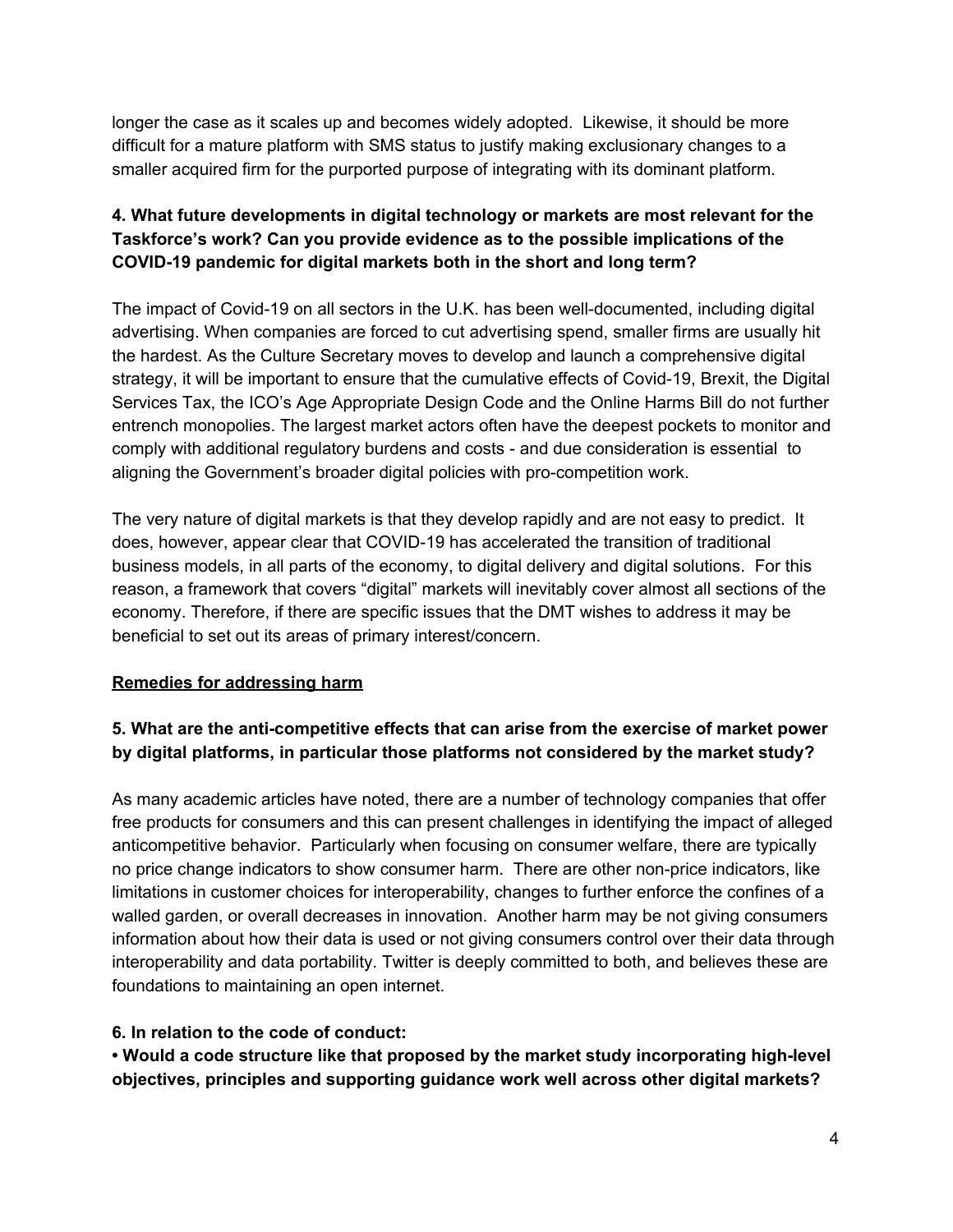# **• To what extent would the proposals for a code of conduct put forward by the market study, based on the objectives of 'Fair trading', 'Open choices' and 'Trust and transparency', be able to tackle these effects? How, if at all, would they need to differ and why?**

Twitter believes that any code of conduct should apply only to those entities which have been identified as having SMS in a particular market. Otherwise, a code of conduct – on top of existing laws such as competition law, GDPR, or the upcoming Online Harms legislation – will create an additional regulatory burden which may increase barriers to entry, stifle innovation, and further entrench dominant firms. Expanding a code of conduct to all market participants (and markets not even covered by the market study) risks having longer-term unintended consequences.

With this as a starting point, a code of conduct may provide helpful benchmarks for reviewing potentially anticompetitive conduct and agreement terms. To be effective, however, the principles should be clearly articulated and objective in nature. A code of conduct that asks market participants to be good actors by engaging in 'fair trading' does not set out clear objectives. Terms like 'open choices' and 'trust and transparency' are not much better in providing objectivity, and leave the policy open to wide interpretation, dispute, and even irrelevancy due to vagueness. It is also possible to be overly prescriptive and lose the flexibility that is important to effective guidance. It is important to balance precision with flexibility.

# **7. Should there be heightened scrutiny of acquisitions by SMS firms through a separate merger control regime? What should be the jurisdictional and substantive components of such a regime?**

This is a difficult question, but it is not obvious to Twitter why a separate regulatory regime for mergers is necessary. There is already a proliferation of merger control regimes globally. Rather than a new layer of oversight, it would be better to evaluate existing merger control regimes and make appropriate modifications to the extent the existing regime is determined to be incapable of addressing acquisitions by firms with SMS.

As to the components of the merger rules that should apply to a firm with SMS, as you may be aware, in the US the Clayton Act Section 7 prohibits mergers and acquisitions where the effect "may be substantially to lessen competition, or to tend to create a monopoly." This is the equivalent of the U.K.'s "substantial lessening of competition" test. If there is evidence that large technology companies have substantially less incentive to compete on any dimension after acquiring its rivals, these deals may run afoul of the antitrust laws.

However, at the time a SMS company acquires a startup, there can be challenges in determining whether the acquisition will substantially lessen competition. And post-acquisition there may be product-based changes, like decreases to interoperability, that deserve closer inspection, to determine whether the changes were made to exclude competitors or for a procompetitive purpose.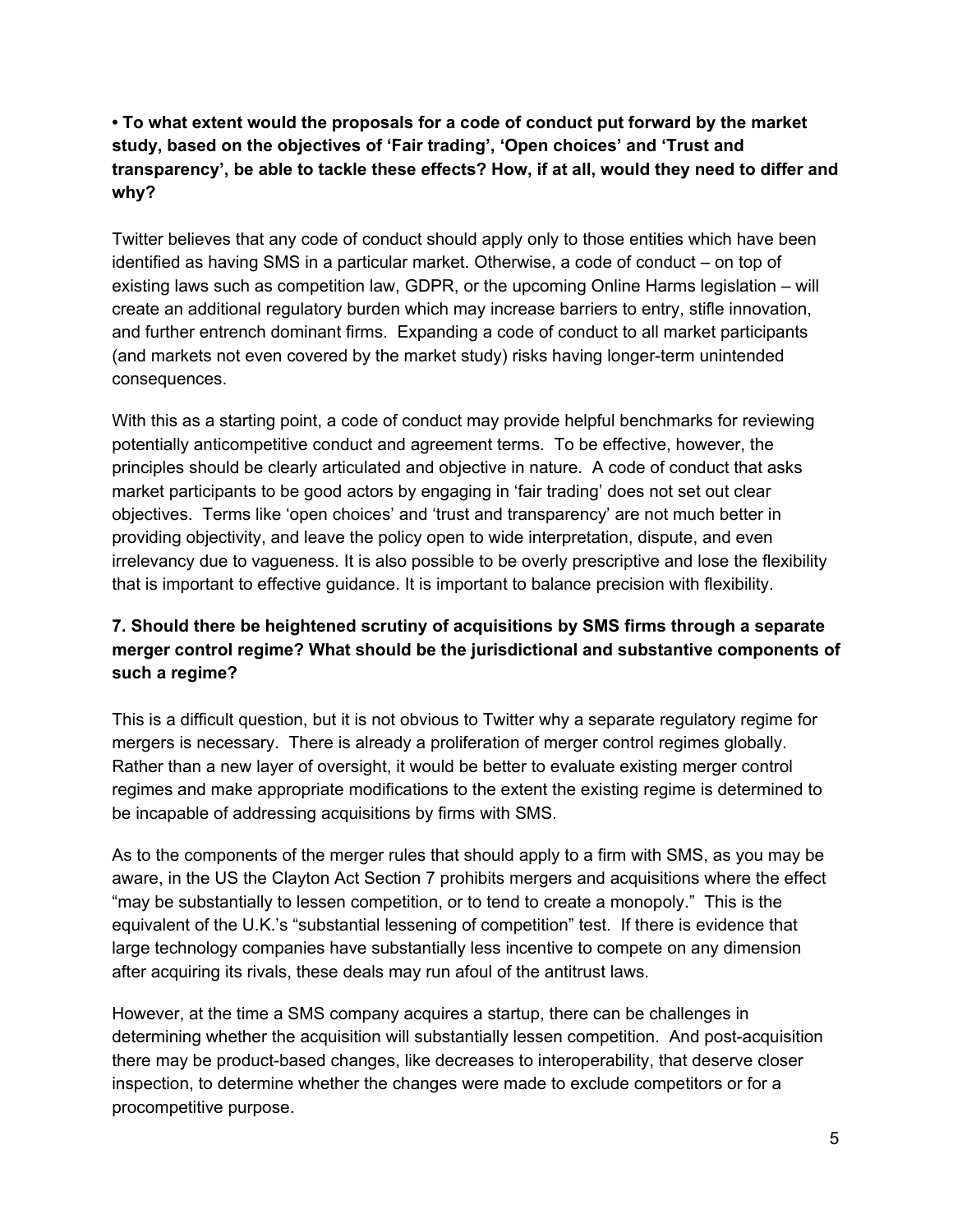So long as the existing merger control rules enable the CMA to review potentially anti-competitive mergers then it may not be necessary to have a separate merger control regime for entities with SMS. If one were to be introduced it should be very easy to identify whether it applies (e.g. it could apply to all companies having been designated as having SMS by the DMU). Alternatively the existing regime could allow intervention up to, say, 2 years after completion (rather than 4 months) so the CMA can see how the market develops and whether a merger merits review.

**8. What remedies are required to address the sources of market power held by digital platforms?**

**• What are the most beneficial uses to which remedies involving data access and data interoperability could be put in digital markets? How do we ensure these remedies can effectively promote competition whilst respecting data protection and privacy rights? • Should remedies such as structural intervention be available as part of a new pro-competition approach? Under what circumstances should they be considered?**

Remedies should be tailored to the specific conduct and harm. If a firm with SMS adopts a restriction on access and reduces interoperability to harm consumers and the market, then an appropriate remedy would be to remove the restriction on access. In other cases, other remedies may be warranted by the facts. Just as regulatory rules should be carefully crafted, remedies should be carefully crafted and not overreach creating new harm.

Barriers to entry include network effects (the larger the platforms are, the more valuable they tend to be for their users), and switching costs (the time and effort involved for consumers to choose to use a different communications platform, or reluctance by advertisers to switch to advertising on other platforms because of the work involved in setting up an advertising campaign). Disabling forms of interoperability (like cross posting) can increase those effects.

**9. Are tools required to tackle competition problems which relate to a wider group of platforms, including those that have not been found to have SMS?**

**• Should a pro-competition regime enable pre-emptive action (for example where there is a risk of the market tipping)?**

**• What measures, if any, are needed to address information asymmetries and imbalances of power between businesses (such as third-party sellers on marketplaces and providers of apps) and platforms?**

**• What measures, if any, are needed to enable consumers to exert more control over use of their data?**

**• What role (if any) is there for open or common standards or interoperability to promote competition and innovation across digital markets? In which markets or types of markets? What form should these take?**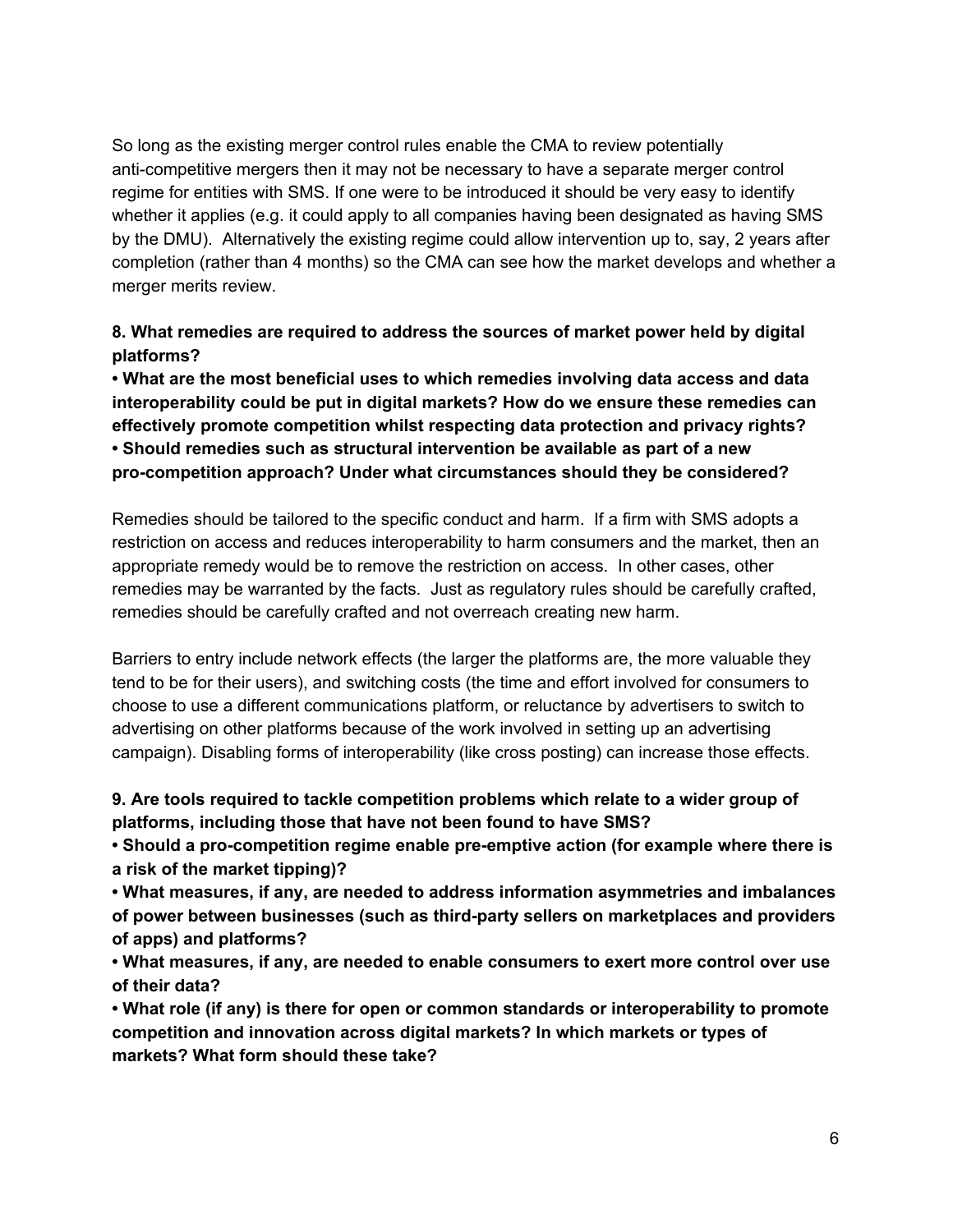It is critical to ensure that interventions do not inhibit new entrants and smaller market participants to devise and promote new business models. Any proposed interventions arising from this review should focus on those firms who have achieved SMS. Wide-ranging solutions focused on all market participants risk discouraging innovation and investment, and adding an unnecessary administrative and cost burden on smaller market participants. As the CMA's report indicated, respondents identified other non-dominant entities such as Twitter as having a unique ability to compete with Google and Facebook, as it is able "to reach niche and highly relevant audiences through . . . a range of ad solutions that are different to others." New obligations would have a disproportionate impact on smaller companies, reducing their ability to compete.

### **Procedure and structure of a new pro-competition approach**

### **10. Are the proposed key characteristics of speed, flexibility, clarity and legal certainty the right ones for a new approach to deliver effective outcomes?**

Yes. See comments above in which Twitter addresses the need for standards and objectives with which to measure conduct by a firm with SMS, and the need for remedies that are specifically tailored to the issue. And, of course, in this industry where there is constant innovation, speed is a must for regulatory intervention to be relevant and not harmful. Digital markets are characterized by speed - intervention must be just as responsive.

**11. What factors should the Taskforce consider when assessing the detailed design of the procedural framework – both for designating firms and for imposing a code of conduct and any other remedies – including timeframes and frequency of review, evidentiary thresholds, rights of appeal etc.?**

See comments above.

### **12. What are the key areas of interaction between any new pro-competitive approach and existing and proposed regulatory regimes (such as online harms, data protection and privacy); and how can we best ensure complementarity (both at the initial design and implementation stage, and in the longer term)?**

Industry-wide regulation creates the risk of increasing operating costs for businesses, which is particularly challenging for new entrants, as well as small-to-mid-sized firms seeking to compete with those entities that are dominant and/or have SMS. Regulations that are inherently complex in application and subject to further rulemaking, advisory opinions, guidance, and the potential for penalties, can have the cumulative effect of creating barriers to entry and further entrenching dominant players. Complexity and uncertainty gives dominant companies a distinct advantage as they have the financial resources to comply with a fragmented regulatory landscape, while small and mid-sized companies struggle with constantly increasing regulatory compliance costs. This takes away money and resources that smaller companies might otherwise devote to